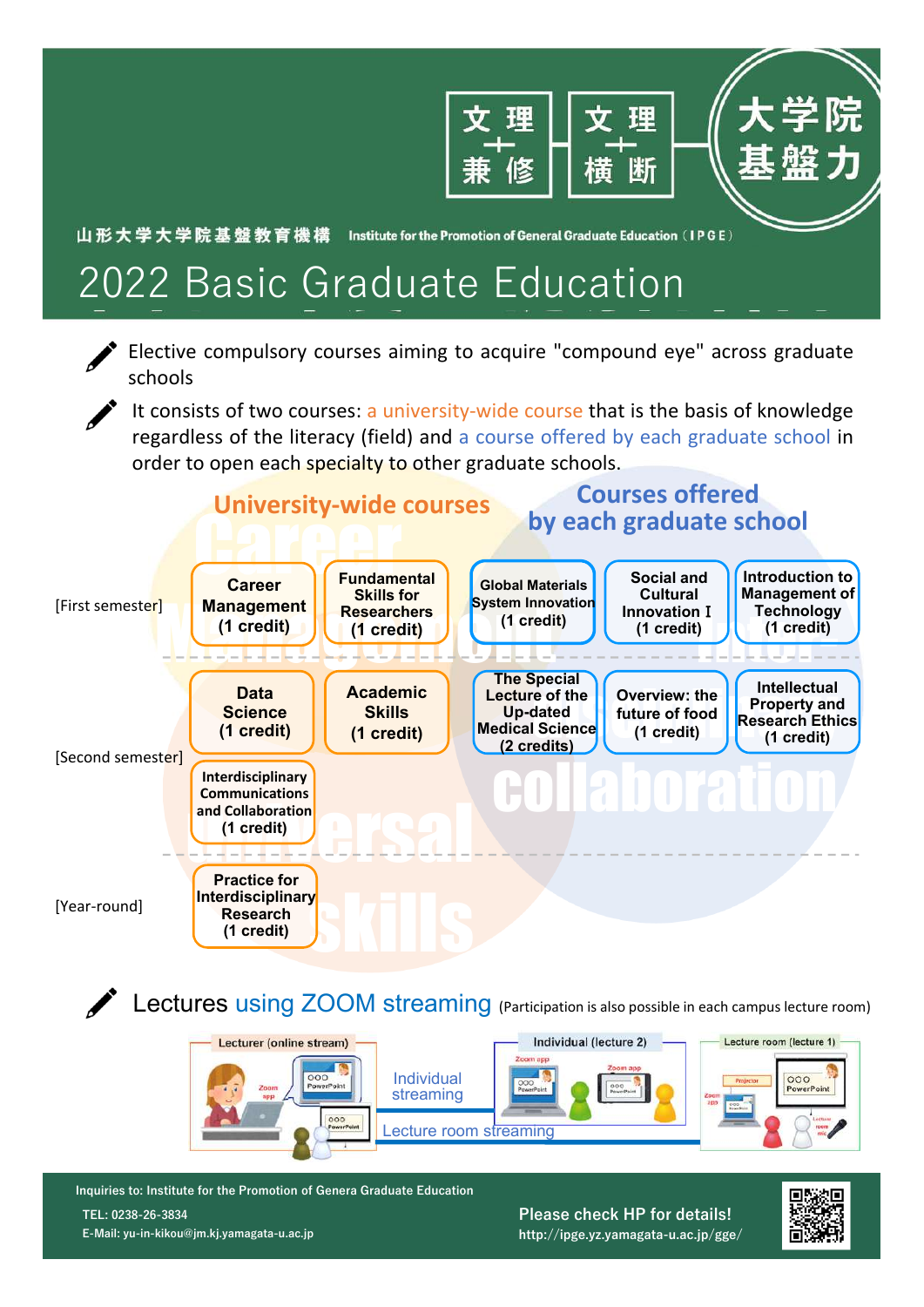[First semester (April‐September)] [Year‐round]

KJ: Kojirakawa, TO: Tsuruoka, YZ: Yonezawa

| <b>Course</b>                                                        | Person in<br>charge                         | <b>Brief overview</b>                                                                                                                                                                                                                                                                                 | <b>Date</b><br>(First date)                                      | Lecture room<br>(from)<br>(to) |                                  |
|----------------------------------------------------------------------|---------------------------------------------|-------------------------------------------------------------------------------------------------------------------------------------------------------------------------------------------------------------------------------------------------------------------------------------------------------|------------------------------------------------------------------|--------------------------------|----------------------------------|
| <b>Practice for</b><br>Interdisciplinary<br>Research<br>(Year-round) | Prof.<br><b>FURUSAWA</b>                    | practice of cross-<br>Experience<br>the<br>disciplinary collaboration through practical<br>training in different field laboratories (eg<br>laboratory rotation), in different fields of<br>industry (internship to companies), in<br>research facilities in different fields, or<br>fieldwork abroad. | As needed<br>*Details will be<br>announced on<br>the WebClass    |                                |                                  |
| Career<br>Management                                                 | Prof.<br><b>SHIMODAIRA</b>                  | Learn about the career path after graduate<br>school, which is necessary for working<br>independently as a researcher / highly<br>professional worker.                                                                                                                                                | Wed<br>7-8 periods<br>(4/13)                                     | Zoom                           | KJ: Zoom<br>YZ: Zoom<br>TO: Zoom |
| Fundamental<br>Skills for<br><b>Researchers</b>                      | Prof.<br><b>TOMIMATSU</b>                   | Deepen understanding of these basic<br>skills through lectures on various<br>presentations and research management<br>skills in various fields.<br>Think about efforts to discover and solve<br>problems to improve your skills.                                                                      | Fri<br>$9 - 10$<br>periods<br>(4/15)                             | Zoom                           | KJ: Zoom<br>YZ: Zoom<br>TO: Zoom |
| <b>Global Materials</b><br>System Innovation                         | Prof.<br><b>HIGASHIHARA</b>                 | Acquire knowledge from the basics of<br>materials to their applications.<br>Acquire the abilities, knowledge, technical<br>skills, and specialized skills required of<br>global human resources.                                                                                                      | Thu<br>$9 - 10$<br>periods<br>$(4/14-)$                          | YZ:<br>中示範A                    | KJ: Zoom<br>TO: Zoom             |
| Social and<br>Cultural<br>Innovation I                               | Prof. MIKAMI,<br>Prof. KATO,<br>Prof. DAIKI | Learn a bird's-eye view of "culture" in<br>relation to "society" and acquire analytical<br>skills for the issues facing modern society.<br>Acquire the ability to respond to social<br>changes by accurately understanding the<br>causes of problems.                                                 | Wed<br>1-2 periods<br>(4/13)                                     | KJ:<br>基盤132                   | YZ: Zoom<br>TO: Zoom             |
| Introduction to<br>Management of<br>Technology                       | Prof. ONO,<br>Prof. NODA,<br>Prof. TAKASAWA | Overview of technology management<br>whole<br>and<br>deepen<br>as<br>$\mathbf{a}$<br>understanding of basic knowledge<br>that is the basis of specialized<br>subjects in the management field.                                                                                                        | Intensive<br>*Details will<br>be announced<br>on the<br>WebClass |                                |                                  |

## [Second semester (October‐March)]

| <b>Course</b>                                                    | Person in<br>charge                                 | <b>Brief overview</b>                                                                                                                                                                                                                                                                                             | <b>Date</b>                                                   | Lecture room<br>(from)<br>(to) |  |
|------------------------------------------------------------------|-----------------------------------------------------|-------------------------------------------------------------------------------------------------------------------------------------------------------------------------------------------------------------------------------------------------------------------------------------------------------------------|---------------------------------------------------------------|--------------------------------|--|
| Data Science                                                     | <b>Faculty in</b><br>charge of each<br>campus, etc. | Understand the latest situation of data science and the<br>technologies that compose it, and learn the basic<br>methods of data analysis.<br>Acquire knowledge and basic skills to solve problems<br>by applying data science in research and work.                                                               | Thu<br>7-8 periods                                            |                                |  |
| <b>Academic Skills</b>                                           | Prof. Karolin<br>Jiptner,<br>Prof. Ochiai           | Group (1): Classes will be taught in lecture style with<br>some practical/group activities. The class will be held<br>mostly in English and partly in Japanese. The class is<br>scheduled to take place every two weeks.<br>Group (2): Classes will be held in Japanese. The<br>content is the same as Group (1). | Wed<br>1-2 periods                                            |                                |  |
| Interdisciplinary<br>Communications<br>and Collaboration         | Prof.<br><b>FURUSAWA</b>                            | cutting-edge<br>related<br>Introducing<br>content<br>to<br>interdisciplinary collaboration and interdisciplinary<br>fusion in science, technology, and society.<br>Understand the elements necessary for understanding,<br>collaborating, and creating mechanisms that transcend<br>the boundaries of fields.     | Wed<br>7-8 periods                                            |                                |  |
| The Special Lecture<br>of the Up-dated<br><b>Medical Science</b> |                                                     | Understand the actual and future prospects<br>surrounding 21st century medical care, and<br>deepen the understanding of medical ethics and<br>their problems.                                                                                                                                                     | Fri<br>3-4 periods                                            |                                |  |
| Overview: the<br>future of food                                  | Prof.<br><b>WATANABE</b>                            | Think about the future of food from upstream to<br>downstream such as production, processing,<br>brewing, distribution, and safety, and acquire<br>basic knowledge about "food" regardless of the<br>frame of specialization.                                                                                     | Tue<br>7-8 periods                                            |                                |  |
| Intellectual<br>Property and<br><b>Research Ethics</b>           | Prof. Ogura                                         | Acquire basic knowledge and ideas about<br>intellectual property and ethics, which are<br>indispensable for advancing research activities.                                                                                                                                                                        | Intensive<br>*Details will<br>be announced<br>on the website. |                                |  |

**From April 11th**, classes will be starting (check the website for details such as the first start date and lecture room!)